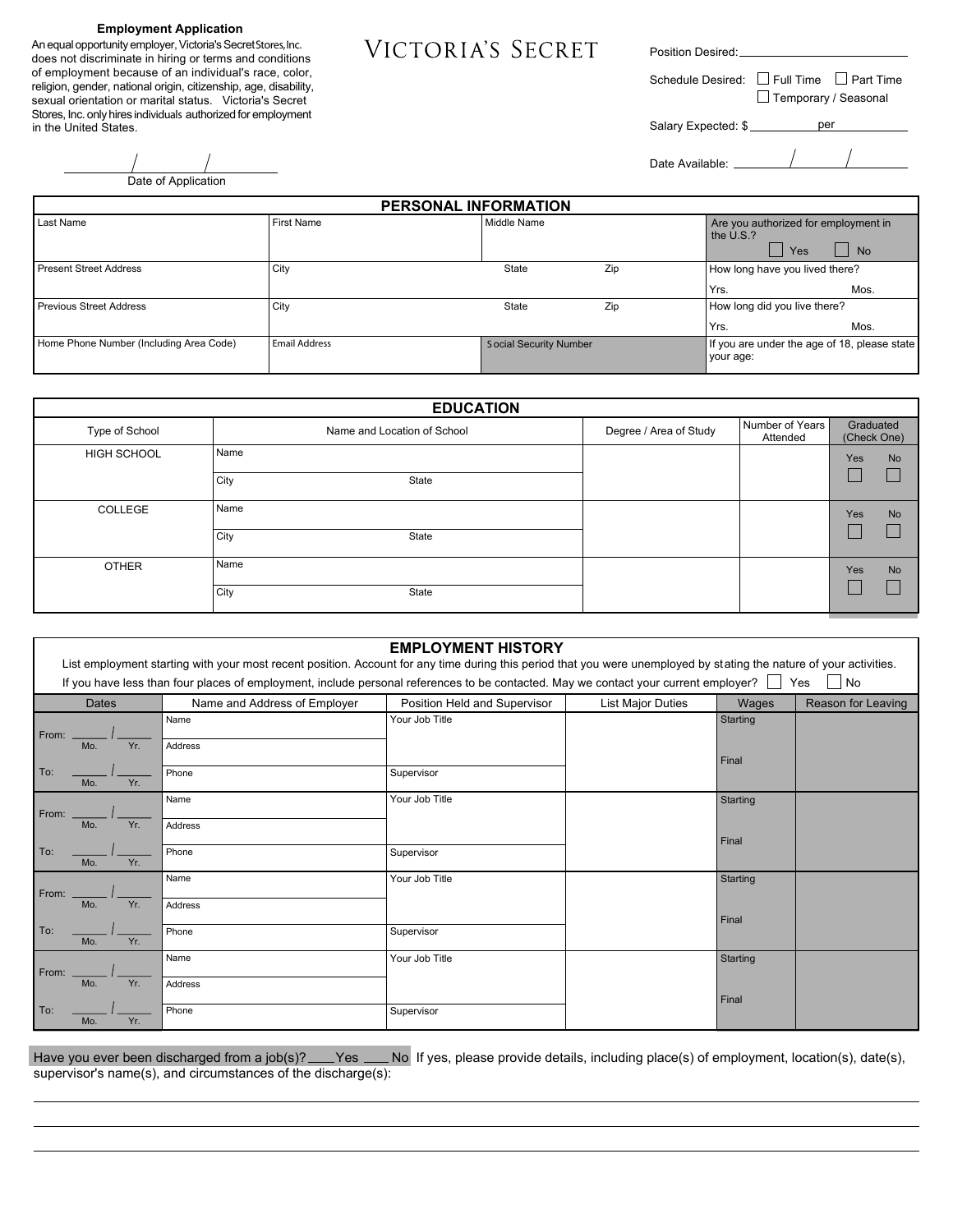| <b>ACADEMIC AND PROFESSIONAL ACTIVITIES AND ACHIEVEMENTS</b>                                                                                                                                                                                                                              |                |
|-------------------------------------------------------------------------------------------------------------------------------------------------------------------------------------------------------------------------------------------------------------------------------------------|----------------|
| Academic and Professional Activities and Achievements, Awards, Publications or Technical-Professional Societies, indicate type or name.<br>Exclude organizations which indicate race, creed, color, sex, sexual orientation, age, religion, disability or national origin of its members. | i Date Awarded |
|                                                                                                                                                                                                                                                                                           |                |
|                                                                                                                                                                                                                                                                                           |                |
|                                                                                                                                                                                                                                                                                           |                |
| <b>SPECIAL SKILLS</b>                                                                                                                                                                                                                                                                     |                |

#### Other Skills applicable to position applied for (e.g. computer proficiency)

#### **MISCELLANEOUS**

| Is there any additional information involving a change of your name or assumed name that will permit us to check your work record?                                                                                                                                                                                                                                                                                                            |                           |                      |                  |
|-----------------------------------------------------------------------------------------------------------------------------------------------------------------------------------------------------------------------------------------------------------------------------------------------------------------------------------------------------------------------------------------------------------------------------------------------|---------------------------|----------------------|------------------|
| Have you previously been employed by any Limited Brands, Inc. Division?<br>$\Box$ Yes $\Box$ No                                                                                                                                                                                                                                                                                                                                               | <b>Employment Date(s)</b> | Division(s) Employed | Position(s) Held |
| List names of friends or relatives now employed by any Limited Brands, Inc. Division:                                                                                                                                                                                                                                                                                                                                                         |                           |                      |                  |
| Have you ever been convicted of, or pled quilty to, a crime for which the record has not been expunged or sealed? (In California, your response should not include marijuana convictions that are more than<br>two years old or information concerning referral to, or participation in, a pre- or post-trial diversion program.) If yes, please explain. Answering yes to this question will not necessarily bar you from employment. Yes an |                           |                      |                  |
| At Victoria's Secret Stores, Inc., a good attendance record is an important part of every associate's overall performance. Do you know of any reason you may not be able to comply with Victoria's Secret<br>Stores, Inc.'s attendance policy?                                                                                                                                                                                                |                           |                      |                  |

## **PERSON TO CONTACT IN CASE OF EMERGENCY**

|                     | This information is to facilitate contact in the event of any emergency and is not used in the selection process. |       |                      |
|---------------------|-------------------------------------------------------------------------------------------------------------------|-------|----------------------|
| l Full Name         | Address                                                                                                           | Phone | Relationship to you? |
| Place of Employment | Address                                                                                                           | Phone |                      |

#### **AVAILABILITY**

|           | <b>SUN</b> | <b>MON</b> | <b>TUE</b> | WED | <b>THU</b> | <b>FRI</b> | <b>SAT</b> |
|-----------|------------|------------|------------|-----|------------|------------|------------|
| AM        |            |            |            |     |            |            |            |
| <b>PM</b> |            |            |            |     |            |            |            |
|           |            |            |            |     |            |            |            |
|           | _          |            |            |     |            |            |            |

| Start Date:           | : # hours available weekly א                                                                              | t hours available weekly:                   |
|-----------------------|-----------------------------------------------------------------------------------------------------------|---------------------------------------------|
| End date:             | Mir                                                                                                       | Max                                         |
| Available start date: | Will you be available to work:<br>Thanksgiving (week)<br>Yes<br>Christmas (week of)<br>No<br>Other<br>Yes | No.<br>No.<br>Yes<br>Christmas (week prior) |

## **PLEASE READ THIS STATEMENT CAREFULLY**

 I hereby affirm that the information given by me on the application for employment is complete and accurate. I understand that any falsification or omission either on this application, or otherwise providing false information to the Company will be immediate grounds for dismissal, no matter when the falsification or omission is discovered. I authorize a thorough investigation to be made in connection with this application concerning my credit worthiness, credit standing, credit capacity,<br>character, general regulation, personal characteristics, em understand this investigation may include personal interviews with third parties such as family members, business associates, financial sources, friends, neighbors, and others with whom I am acquainted. I further understand I have the right to make a written request within a reasonable period of time for complete and accurate disclosure of the nature and scope of the investigation.

It is my understanding that as a prerequisite to consideration for employment, I must agree to submit to any post-employment examinations, physical or other, as the Company may lawfully require. The Company will pay the reasonable cost of any such examination which may be required.

If I am hired, I agree that my employment and compensation can be terminated with or without cause, and without notice at any time, at the option of The direct Stores, Inc. or myself. I understand that, unless modified in written agreement signed by both me and the Vice President of Human Resources or the President of Victoria's Secret Stores, Inc., no representative of Victoria's Secret Stores, Inc. has the authority to make any agreement for employment for a specified time or to make any other agreement contrary to the foregoing.

I have read and affirm as my own the above statements.

Applicant's Signature Date Controller and Date Date

### **APPLICANTS IN THE STATE OF MARYLAND ONLY**

Under Maryland law an employer may not require or demand any applicant for employment or any employee to submit to or take a polygraph, lie detector or similar test or examination as a condition of employment or continued employment. Any employer who violates this law shall be subject to criminal penalties and civil liability.

Applicant's Signature Date Date

## **APPLICANTS IN THE STATE OF MASSACHUSETTS ONLY**

It is unlawful in Massachusetts to require or administer a lie detector test as a condition of employment or continued employment. Any employer who violates this law shall be subject to criminal penalties and civil liability.

#### Applicant's Signature Date

## **APPLICANTS IN THE STATE OF CONNECTICUT ONLY**

I agree to be scheduled for less than four (4) hours of work on any given day at Victoria's Secret Stores, provided the minimum daily pay in every instance shall be at least twice the applicable minimum hourly rate.

Applicant's Signature Date